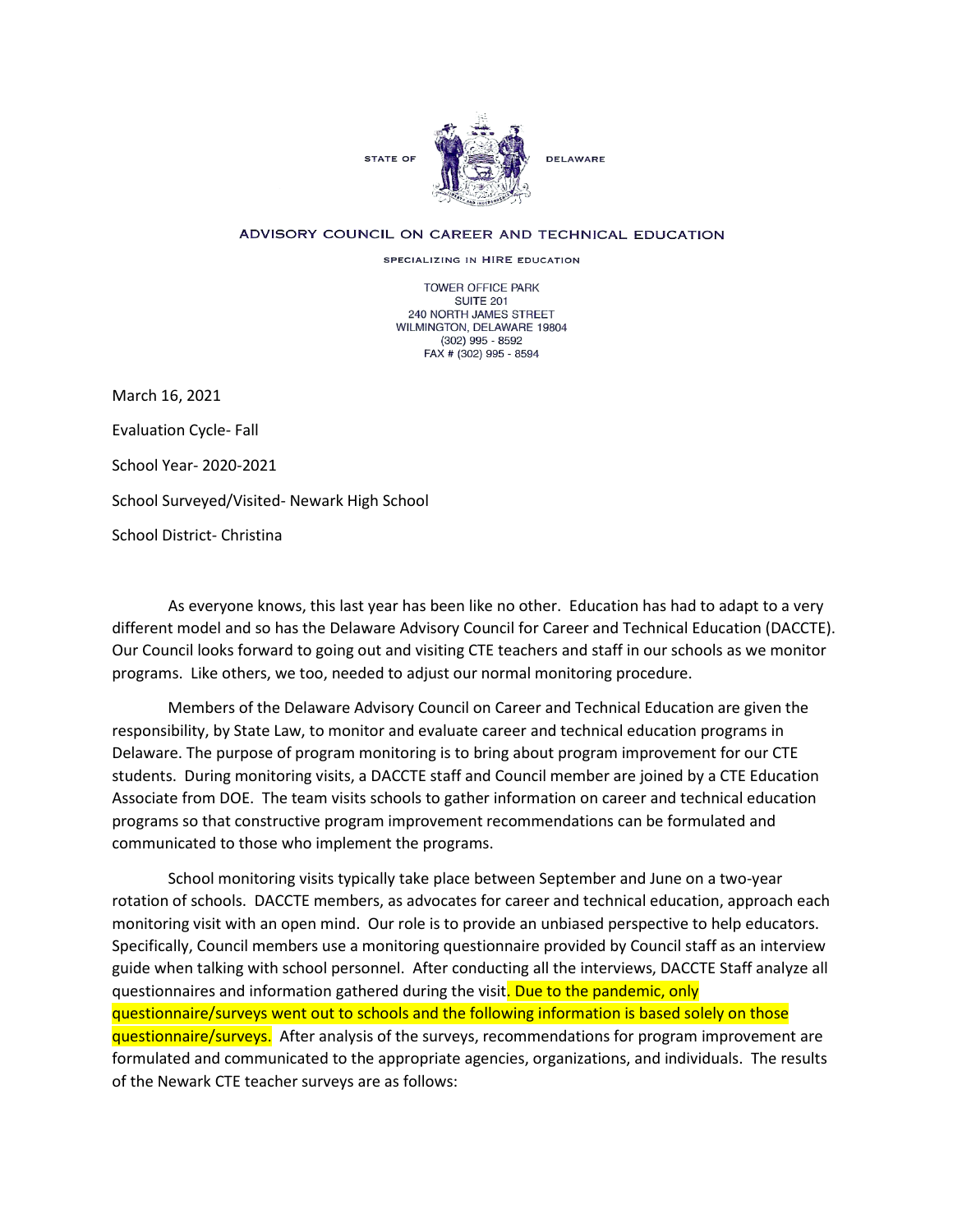• 3 out of 5 teachers emailed, completed, and returned the survey.

| <b>Survey Question</b>                                                                         | <b>Survey shows</b><br>this area is<br>being met | <b>Survey shows</b><br>this area<br>needs more<br>focus | <b>Survey is</b><br>inconclusive | <b>Notes</b>                                                                                          |
|------------------------------------------------------------------------------------------------|--------------------------------------------------|---------------------------------------------------------|----------------------------------|-------------------------------------------------------------------------------------------------------|
| Pathways have<br>sequenced courses                                                             |                                                  |                                                         |                                  |                                                                                                       |
| Pathways are approved                                                                          |                                                  |                                                         |                                  |                                                                                                       |
| through DOE                                                                                    |                                                  |                                                         |                                  |                                                                                                       |
| English, Math, Science,<br>Social Studies Integration<br>into CTE coursework                   |                                                  |                                                         |                                  |                                                                                                       |
| <b>Facilities</b>                                                                              |                                                  |                                                         |                                  |                                                                                                       |
| <b>Instructional Supplies</b><br>and Materials                                                 |                                                  |                                                         |                                  |                                                                                                       |
| <b>Instructional Equipment</b><br>and Technical Support                                        |                                                  |                                                         |                                  |                                                                                                       |
| Advisory Committee in<br>place and supporting CTE<br>programs                                  |                                                  |                                                         |                                  |                                                                                                       |
| CTSO available and<br>participating in Local,<br>State, Regional, and<br><b>National Level</b> |                                                  |                                                         |                                  |                                                                                                       |
| <b>Work-Based Learning</b><br>Opportunities                                                    |                                                  |                                                         |                                  | Surveys report<br>yes and no.<br>Important to note<br>that many schools<br>have a WBL<br>Coordinator. |
| Pathways prepare<br>students for entry level<br>positions after HS                             |                                                  |                                                         |                                  |                                                                                                       |
| Career Pathway<br><b>Selection Process</b>                                                     |                                                  |                                                         |                                  |                                                                                                       |
| <b>Education Plans contain</b><br>Career Pathways                                              |                                                  |                                                         |                                  |                                                                                                       |
| Programs receive<br>Federal/State funding<br>(Perkins/509)                                     |                                                  |                                                         |                                  |                                                                                                       |
| <b>Budget</b><br>Availability/Development                                                      |                                                  |                                                         |                                  | Surveys report<br>yes, no, unsure                                                                     |
| 3 Year Budget/Long<br><b>Terms Planning</b>                                                    |                                                  |                                                         |                                  | Surveys report<br>yes and no                                                                          |